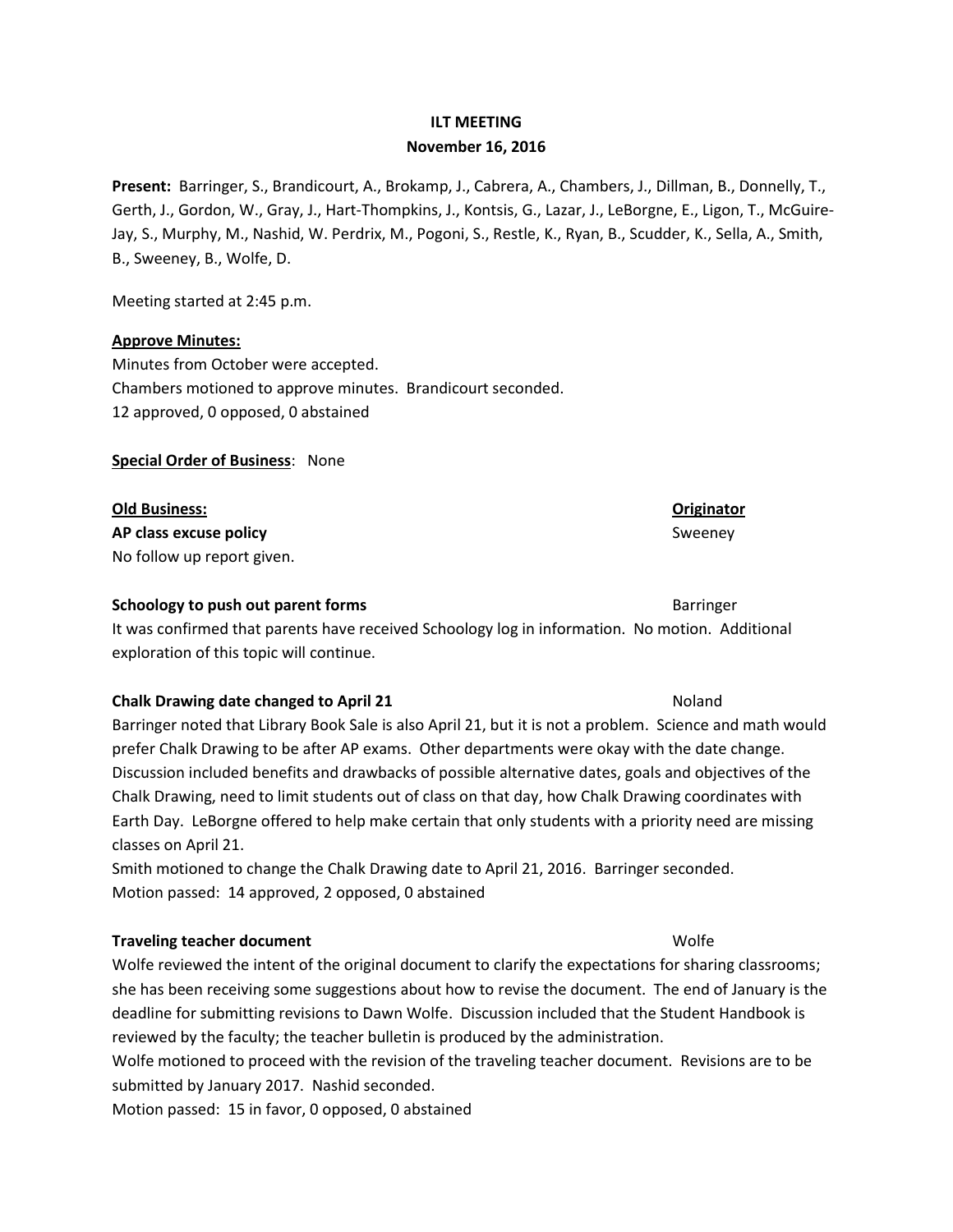# **AP Capstone Seminar and AP Research Courses each receive one full English credit** Wolfe

Wolfe reviewed the motion that students in AP Research and AP Capstone Seminar receive one full credit for English; these classes could replace the English course requirement for students in grades 11 and 12, but not in grade 10. Discussion included: a clarification about whether students could receive a double-credit such a science credit for a science research topic. This point needs clarification from the district and Board of Education that is not available at this point. Wolfe moved that we have further discussion on the topics at the five minute time limit. Nashid seconded. Motion passed. Additional discussion focused on options about how credit could be awarded and if these options gave English an unbalanced advantage in terms of giving credit if other departments do not have corresponding credit options. Gerth pointed out that the spirit of the Capstone program is not as a replacement course; he shared the original motion that included this statement: "It would not replace any required courses, but would be offered as an elective." The original intent was not to add additional sections as these classes grew in enrollment but to extent the Capstone opportunity to other departments. Brokamp concluded the discussion that we are not able to make a motion until the district and other Curriculum Managers provide feedback/approval. Wolfe thought that a new motion should consider an inclusive approach to involve other disciplines.

## **New course: Survey of African History McGuire-Jay McGuire-Jay McGuire-Jay**

McGuire-Jay summarized her proposal for a semester-long course for juniors or seniors interested in learning more about African history. LeBorgne motioned to add the Survey of African History course. Wolfe seconded.

Motion passed: 16 in favor, 0 opposed, 0 abstained

## **Review policies in the Course Guide and Handbook** Sweeney

Sweeney reviewed the original motion with the intent to correct some inconsistencies that exist in the Course Guide and Handbook. Brokamp suggested that the ILT address a few of these each month. Sweeney brought up the policy about a change in level. Handbook currently states, "On occasion, students may need to change the level (drop status) of the AA/AP course in which they are enrolled. In order to do so, students must: initiate a course level change discussion with the teacher, demonstrate that they have completed all homework and sought additional help from the teacher, request that the teacher complete a "Drop Status" form. After the teacher contacts the parents and counselor, the request will be forwarded to Mr. Brokamp for approval."

Complaint is teachers are not being notified in the process.

Smith motioned to extent the time. Perdrix seconded. Motion passed.

Discussion included the following: how counselors follow the Handbook steps and the format of the level change form, several instances/examples of times when these policies were not followed, whether students have two weeks to withdraw from a course without penalty, without receiving a "W." Discussion continued about how students can adjust their schedule in circumstances where a student over-committed or misjudged their interest in the course, the role of the counselors in directing course decisions, how to get teachers involved consistently in the conversation, the importance of having a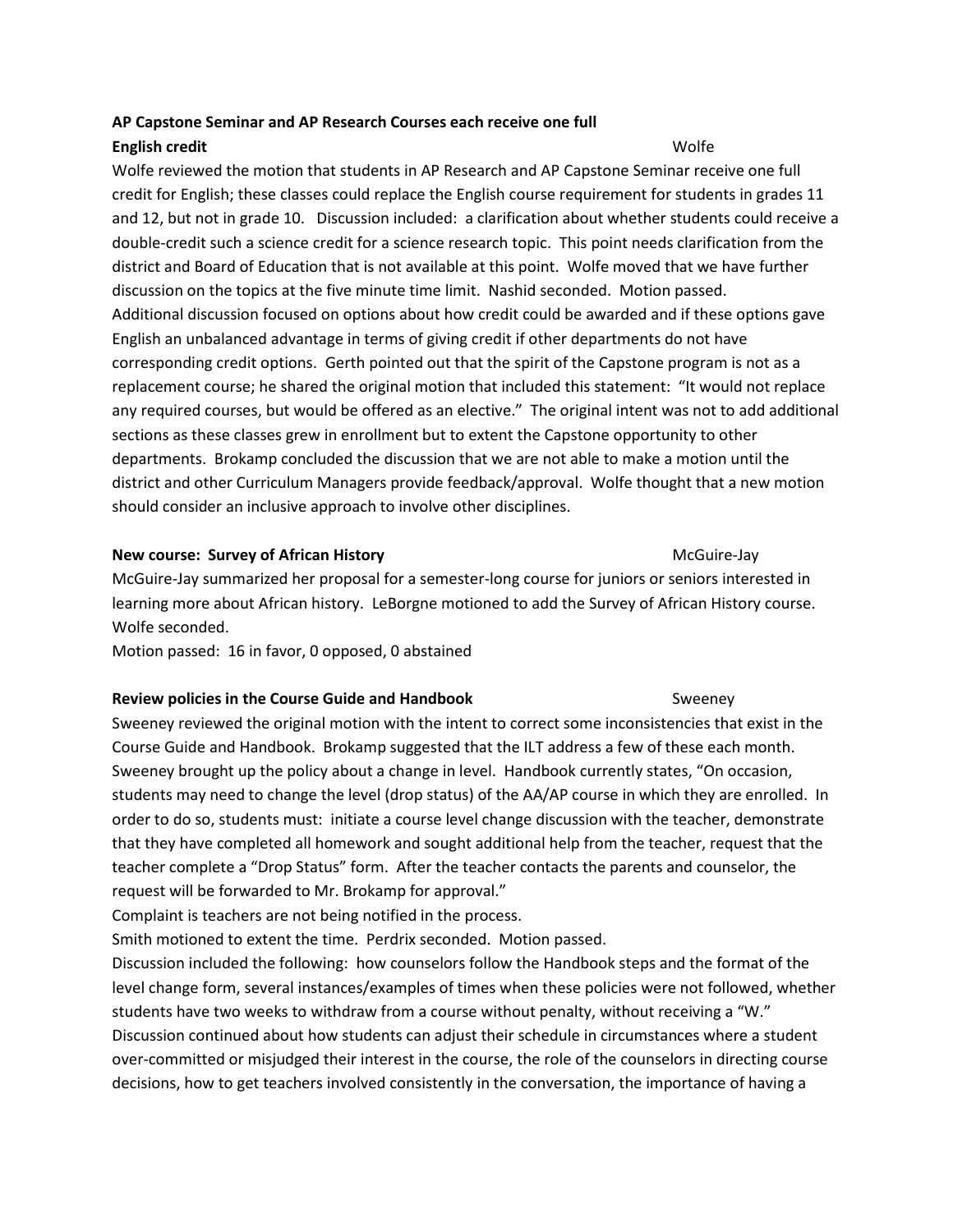time line. Sweeney clarified that this policy has to do only with changes in levels. Nashid motioned that we form a committee to examine the policies in the Course Guide. Cabrera seconded. Discussion about timeframe and deadlines followed; each department should have representative on committee. Sweeney will chair the sub-committee. Sub-committee will provide the ILT updates and prioritize the policies given the time that it takes to discuss policies. Motion passed: 11 in favor, 0 opposed, 4 abstained

### **Academic Honesty Academic Honesty Student Congress**

Sella reviewed the Academic Honesty document and proposed that all three components (Students, Teachers, and Administrators) of Honor Code be implemented at the same time. Nashid motioned for additional discussion time. Perdix seconded. Motion passed.

Hart-Thompkins moved to accept the motion to implement. Barringer seconded.

Discussion included: how to create an action plan to honor the spirit of the statement, benefit of chunking the responsibilities of all three groups into concrete actions.

Hart-Thompkins and Barringer agreed to withdraw the previous motion. Sella agreed to create an action plan to bring to the next ILT meeting for a separate vote on each component. No motion.

## **Vote to pay Schedule E positions approved at April's ILT Frame Constructs LeBorgne**

Brokamp reviewed that there were approximately \$9,000 in proposed Schedule E positions that were not able to be funded through Schedule E funding. Some of the unfunded, music co-curricular positions could be handled through the contribution of WHIP funding. An additional \$5,000 of funds is needed to cover the other Schedule E positions; that amount is now available. Smith motioned to extend the debate. Chambers seconded. Motion passed.

The current Schedule E list is about \$600 over the \$5,000 available.

Brokamp moved that the club list provided by Donnelly be approved, understanding that there is an addition of \$5,000 added to Schedule E. The \$600 overage will be resolved by a reduction for the three positions held by faculty being paid for two clubs. Nashid seconded. Motion passed: 14 in favor, 0 opposed, 1 abstained

## **New Business Originator**

## **Teaming update** Restle

Restle passed out the  $7<sup>th</sup>$  grade teaming pilot update.

## **Paper/copier update** Smith

Issue is secretaries are not getting a timely response from ProSource. Brokamp will look into this tomorrow. Paper delivery issues are solved by agreement that custodians will take paper to the copiers within 60 minutes of request.